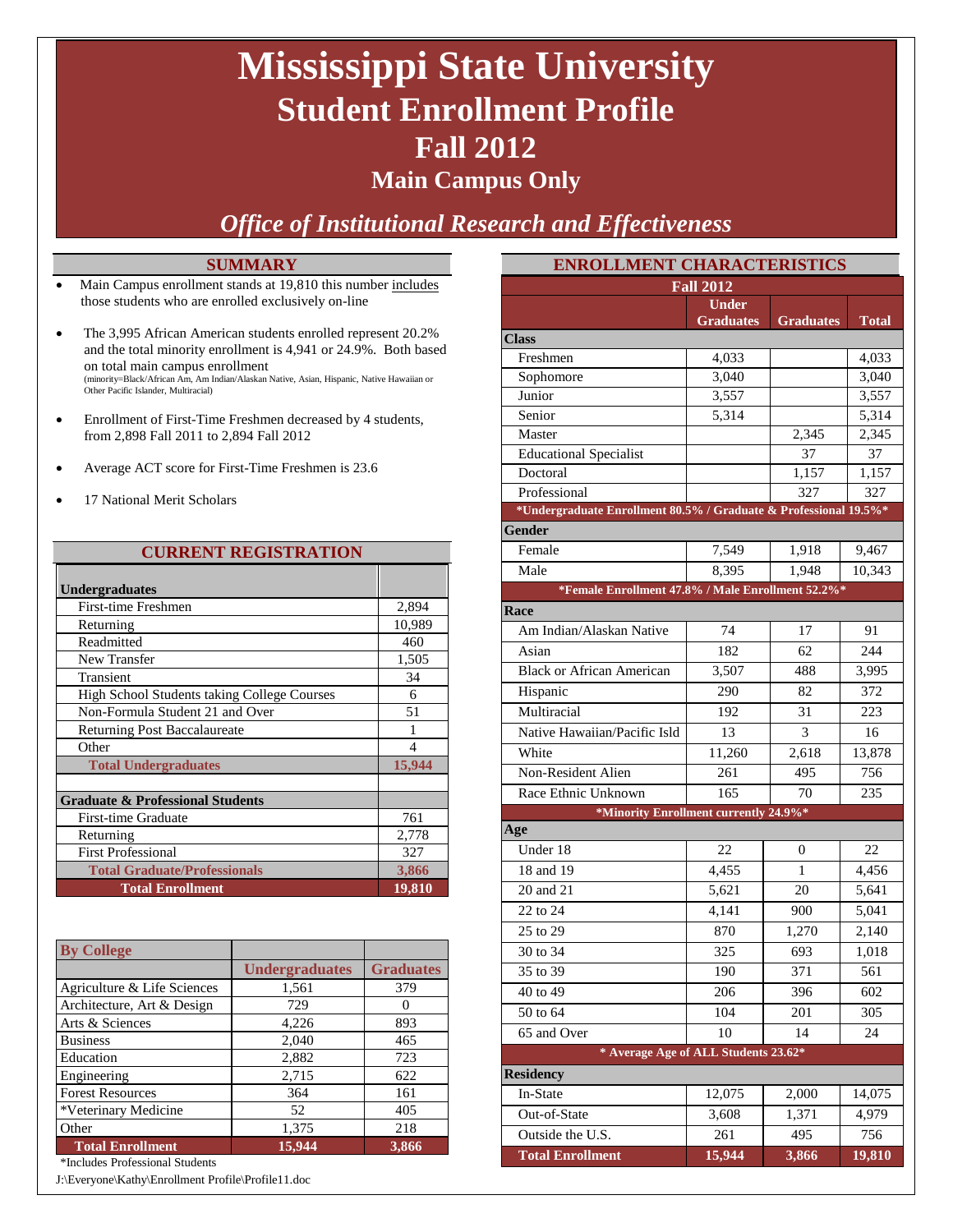#### **ENROLLMENT TRENDS**

• **Mississippi counties with the highest student enrollment:**

| Oktibbeha                                 | 1,230        | Rankin            | 853        |
|-------------------------------------------|--------------|-------------------|------------|
| <b>Hinds</b><br>Madison                   | 1,013<br>943 | DeSoto<br>Lowndes | 720<br>612 |
| • Students enrolled from adjacent states: |              |                   |            |
| Tennessee                                 | 1,151        | Louisiana         | 231        |
| Alabama                                   | 988          | Arkansas          | 113        |

• **Currently students are enrolled from 83 countries. The following countries have the largest enrollment:**

| India  | 158 | Nepal       | 40 |
|--------|-----|-------------|----|
| China  | 140 | South Korea | 34 |
| Canada | 41  | Sri Lanka   | 30 |

|      | <b>TOTAL ENROLLMENT</b> |                                   |              |  |  |  |
|------|-------------------------|-----------------------------------|--------------|--|--|--|
|      |                         | <b>Fall Semesters</b>             |              |  |  |  |
| Year | <b>Undergraduates</b>   | Graduates/<br><b>Professional</b> | <b>Total</b> |  |  |  |
| 2001 | 13,081                  | 2,985                             | 16,066       |  |  |  |
| 2002 | 12,873                  | 2,979                             | 15,852       |  |  |  |
| 2003 | 12,308                  | 3,108                             | 15,416       |  |  |  |
| 2004 | 11,990                  | 3,127                             | 15,117       |  |  |  |
| 2005 | 11,644                  | 2,751                             | 14,395       |  |  |  |
| 2006 | 11,697                  | 2,725                             | 14,422       |  |  |  |
| 2007 | 12,660                  | 3,578                             | 16,238       |  |  |  |
| 2008 | 13.490                  | 3,637                             | 17,127       |  |  |  |
| 2009 | 14,135                  | 3,857                             | 17,992       |  |  |  |
| 2010 | 15,073                  | 3,962                             | 19,035       |  |  |  |
| 2010 | 15,073                  | 3,962                             | 19,035       |  |  |  |
| 2011 | 15,845                  | 3,985                             | 19,830       |  |  |  |
| 2012 | 15,944                  | 3,866                             | 19,810       |  |  |  |

|                         | $*$ Fall<br>2012<br>$\frac{0}{0}$ | $*$ Fall<br>2011<br>$\frac{6}{9}$ | $*$ Fall<br>2010<br>$\frac{0}{0}$ | Fall<br>2009<br>$\frac{0}{0}$ | Fall<br>2008<br>$\frac{0}{0}$ | Fall<br>2007<br>$\frac{0}{0}$ |
|-------------------------|-----------------------------------|-----------------------------------|-----------------------------------|-------------------------------|-------------------------------|-------------------------------|
| Black/African Am        | 20.17                             | 20.40                             | 19.45                             | 19.27                         | 19.92                         | 19.24                         |
| Am Ind/Alaskan Native   | 0.46                              | 0.44                              | 0.38                              | 0.42                          | 0.40                          | 0.38                          |
| Asian                   | 1.23                              | 1.26                              | 1.10                              | 1.37                          | 1.36                          | 1.31                          |
| Hispanic                | 1.88                              | 1.84                              | 1.72                              | 1.17                          | 1.15                          | 1.06                          |
| White                   | 70.06                             | 69.31                             | 69.99                             | 71.69                         | 72.41                         | 73.56                         |
| *Native Hawaiian/Pac Is | 0.08                              | 0.09                              | 0.14                              |                               |                               |                               |
| *Multiracial            | 1.13                              | 1.07                              | 1.02                              |                               |                               |                               |
| Non-Resident Alien      | 3.82                              | 4.01                              | 4.16                              | 4.31                          | 3.95                          | 4.07                          |
| Race/Ethnic Unknown     | 1.19                              | 1.59                              | 2.04                              | 1.79                          | 0.82                          | 0.38                          |

\*New race categories as mandated by IPEDS

- The highest undergraduate program enrollment is in Kinesiology (KINE) with 1,350 students, followed by Biological Sciences (BIO) with 993 students
- The highest graduate enrollment program is in Business Administration (BA) with 321 students, followed by Geosciences (GG) with 311 students
- The professional student enrollment in Veterinary Medicine (DVM) is 327
- Undeclared undergraduate student enrollment (UND) is 1,317
- Unclassified graduate student enrollment (UNC) is 218

#### **COMMUNITY COLLEGES**

• Total of 1,505 new transfer students enrolled for the Fall 2012 semester. Of those, 1,133 were from Mississippi Community Colleges, compared to 1,194 for the Fall 2011 semester:

#### **NEW UNDERGRADUATE TRANSFERS From Mississippi Community Colleges**

| Coahoma Community College                | 5     |
|------------------------------------------|-------|
| Copiah-Lincoln Community College         | 46    |
| <b>East Central Community College</b>    | 80    |
| East Mississippi Community College       | 176   |
| <b>Hinds Community College</b>           | 102   |
| <b>Holmes Community College</b>          | 124   |
| Itawamba Community College               | 159   |
| Jones County Junior College              | 89    |
| Meridian Community College               | 42    |
| Mississippi Delta Community College      | 15    |
| Mississippi Gulf Coast Community College | 102   |
| Northeast Mississippi Community College  | 87    |
| Northwest Mississippi Community College  | 75    |
| Pearl River Community College            | 15    |
| Southwest Mississippi Community College  | 16    |
| Total                                    | 1,133 |

#### **ACT INFORMATION**

• First-Time Entering Freshmen enrollment decreased from 2,898 for Fall 2011 to 2,894 for Fall 2012. The average ACT score of first-time freshmen is 23.6

#### **ACT COMPOSITE SCORE**

| <b>Category</b>           | Average | High | Low |
|---------------------------|---------|------|-----|
| Total First-Time Freshmen | 23.6    | 36   | 13  |
| First-Time Males          | 24.0    | 13   | 36  |
| <b>First-Time Females</b> | 23.2    | 13   | 35  |

| <b>Average Score by Section</b>   |      |
|-----------------------------------|------|
| English                           | 24.7 |
| <b>Mathematics</b>                | 23.0 |
| Reading                           | 23.7 |
| Natural Science                   | 24.6 |
| <b>Average Score by Race</b>      |      |
| Black or African American         | 19.5 |
| American Indian/Alaskan Native    | 22.3 |
| Asian                             | 24.8 |
| Hispanic                          | 24.0 |
| White                             | 25.1 |
| Native Hawaiian/Pacific Islander  | 29.0 |
| Multiracial                       | 22.3 |
| Non-Resident Alien                | 22.8 |
| Race/Ethnic Unknown               | 22.7 |
| <b>Average Score by Residency</b> |      |
| In-State                          | 23.0 |
| Out-of-State                      | 24.8 |
| Outside the U.S.                  | 22.8 |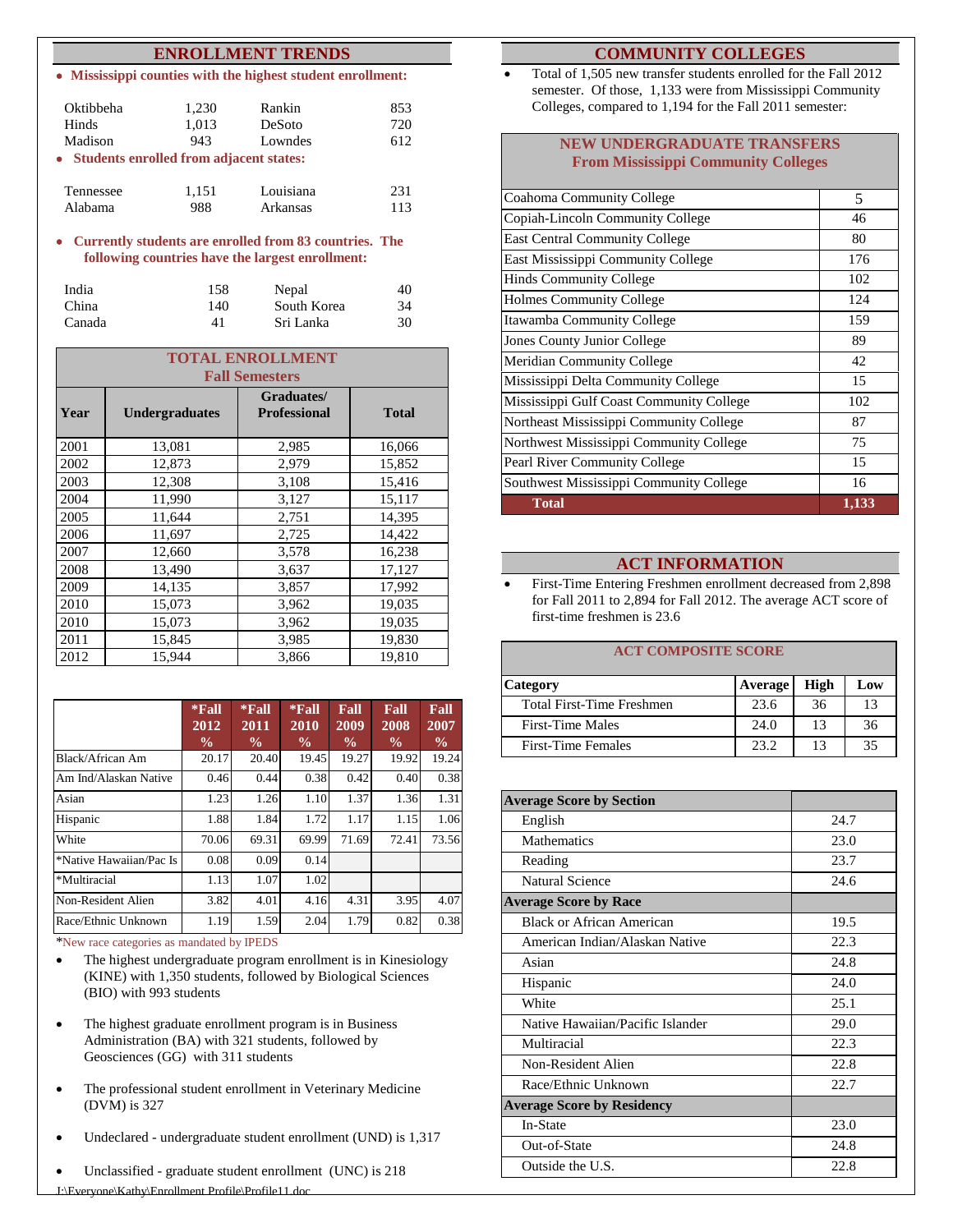## **Enrollment by College by Major Main Campus Only Fall 2012**

| College/School                               | <b>Major Code</b>                | Major                                     | Undergraduate    | Graduate         | <b>Total</b>    |
|----------------------------------------------|----------------------------------|-------------------------------------------|------------------|------------------|-----------------|
| <b>Agriculture &amp; Life Sciences</b>       |                                  |                                           |                  |                  |                 |
|                                              | <b>ADS</b>                       | Animal & Dairy Science                    | 286              | $\overline{0}$   | 286             |
|                                              | $\mathbf{A}\mathbf{E}\mathbf{E}$ | Ag Extension Education                    | $\overline{0}$   | 27               | 27              |
|                                              | <b>AETB</b>                      | Agri Engineering Technology & Business    | 83               | $\theta$         | 83              |
|                                              | AGB                              | Agribusiness                              | 90               | $\theta$         | 90              |
|                                              | ${\bf AGBM}$                     | <b>Agribusiness Management</b>            | $\Omega$         | 5                | 5               |
|                                              | <b>AGN</b>                       | Agronomy                                  | 82               | $\mathbf{0}$     | $\overline{82}$ |
|                                              | AGR                              | Agriculture                               | $\mathbf{0}$     | 83               | 83              |
|                                              | $\rm{AGS}$                       | Agricultural Science                      | 51               | 71               | 122             |
|                                              | AIS                              | <b>Agricultural Information Sciences</b>  | $\overline{35}$  | $\mathbf{0}$     | 35              |
|                                              | <b>ALSC</b>                      | <b>Agricultural Life Sciences</b>         | $\theta$         | $\overline{28}$  | $\overline{28}$ |
|                                              | <b>BCH</b>                       | Biochemistry                              | 359              | $\overline{0}$   | 359             |
|                                              | <b>CULY</b>                      | Culinology                                | 10               | $\overline{0}$   | 10              |
|                                              | <b>EEM</b>                       | Environmental Economics & Mgt             | 15               | $\mathbf{0}$     | 15              |
|                                              | <b>FSNH</b>                      | Food Science, Nutrition, Health Promotion | 124              | $\overline{0}$   | 124             |
|                                              | <b>HDFS</b>                      | Human Development & Family Studies        | $\mathbf{0}$     | 8                | $8\,$           |
|                                              | $_{\rm HO}$                      | Horticulture                              | 47               | $\mathbf{0}$     | 47              |
|                                              | $\overline{HS}$                  | Human Sciences                            | $\overline{212}$ | $\boldsymbol{0}$ | 212             |
|                                              | LA                               | Landscape Architecture                    | 80               | $\overline{22}$  | 102             |
|                                              | <b>LAC</b>                       | <b>Landscape Contracting</b>              | 34               | $\mathbf{0}$     | 34              |
|                                              | <b>LFSC</b>                      | Life Science                              | $\theta$         | 27               | 27              |
|                                              | <b>MOLB</b>                      | Molecular Biology                         | $\theta$         | 16               | 16              |
|                                              | <b>NFSH</b>                      | Food Science, Nutrition, Health Promotion | $\overline{0}$   | 92               | 92              |
|                                              | $\overline{PQ}$                  | Poultry Science                           | 53               | $\mathbf{0}$     | 53              |
| <b>TOTAL Agriculture &amp; Life Sciences</b> |                                  |                                           | 1,561            | 379              | 1,940           |
| Architecture, Art & Design                   | <b>ARC</b>                       | Architecture                              | 194              | $\overline{0}$   | 194             |
|                                              | <b>ART</b>                       | Art                                       | 275              | $\overline{0}$   | 275             |
|                                              | <b>BCS</b>                       | <b>Building Construction Science</b>      | 88               | $\overline{0}$   | 88              |
|                                              | ID                               | Design                                    | 83               | $\theta$         | 83              |
|                                              | <b>PARC</b>                      | Pre-Architecture                          | 38               | $\overline{0}$   | 38              |
|                                              | <b>UART</b>                      | Undeclared-Art                            | $\overline{51}$  | $\mathbf{0}$     | $\overline{51}$ |
| <b>TOTAL Architecture, Art &amp; Design</b>  |                                  |                                           | 729              | $\mathbf{0}$     | 729             |
| Arts & Sciences                              |                                  |                                           |                  |                  |                 |
|                                              | AN                               | Anthropology                              | 71               | $\mathbf{0}$     | 71              |
|                                              | <b>APAN</b>                      | Applied Anthropology                      | $\theta$         | $\overline{35}$  | $\overline{35}$ |
|                                              | <b>BIO</b>                       | <b>Biological Sciences</b>                | 993              | $\overline{40}$  | 1,033           |
|                                              | <b>BSIS</b>                      | <b>Interdisciplinary Studies</b>          | 192              | $\mathbf{0}$     | 192             |
|                                              | $\rm CH$                         | Chemistry                                 | 112              | 57               | 169             |
|                                              | $\rm CO$                         | Communication                             | 573              | $\boldsymbol{0}$ | 573             |
|                                              | COG                              | <b>Cognitive Sciences</b>                 | $\overline{0}$   | 10               | 10              |
|                                              | $\mathop{\rm CRIM}\nolimits$     | Criminology                               | 223              | $\overline{0}$   | 223             |
|                                              | EASC                             | Earth and Atmospheric Sciences            | $\theta$         | $\overline{24}$  | 24              |
|                                              | <b>ECAS</b>                      | Economics - A&S                           | $\overline{23}$  | $\mathbf{0}$     | 23              |
|                                              | EN                               | English                                   | 145              | 32               | 177             |
|                                              | FL                               | Foreign Language                          | 38               | 14               | 52              |
|                                              | <b>GBIO</b>                      | General Biology                           | $\mathbf{0}$     | 89               | 89              |
|                                              | $\mathbf{G}\mathbf{G}$           | Geosciences                               | 519              | 311              | 830             |
|                                              | $\operatorname{GLA}$             | General Liberal Arts                      | 11               | $\overline{0}$   | 11              |
|                                              | <b>GSC</b>                       | General Science                           | $\overline{3}$   | $\overline{0}$   | $\overline{3}$  |
|                                              | $\mathop{\rm HI}\nolimits$       | History                                   | 134              | 49               | 183             |
|                                              | <b>IDS</b>                       | <b>Interdisciplinary Sciences</b>         | $\overline{0}$   | 9                | 9               |
|                                              | MA                               | Mathematics                               | 53               | 9                | 62              |
|                                              | $\rm{MASC}$                      | <b>Mathematical Sciences</b>              | $\mathbf{0}$     | $\overline{15}$  | 15              |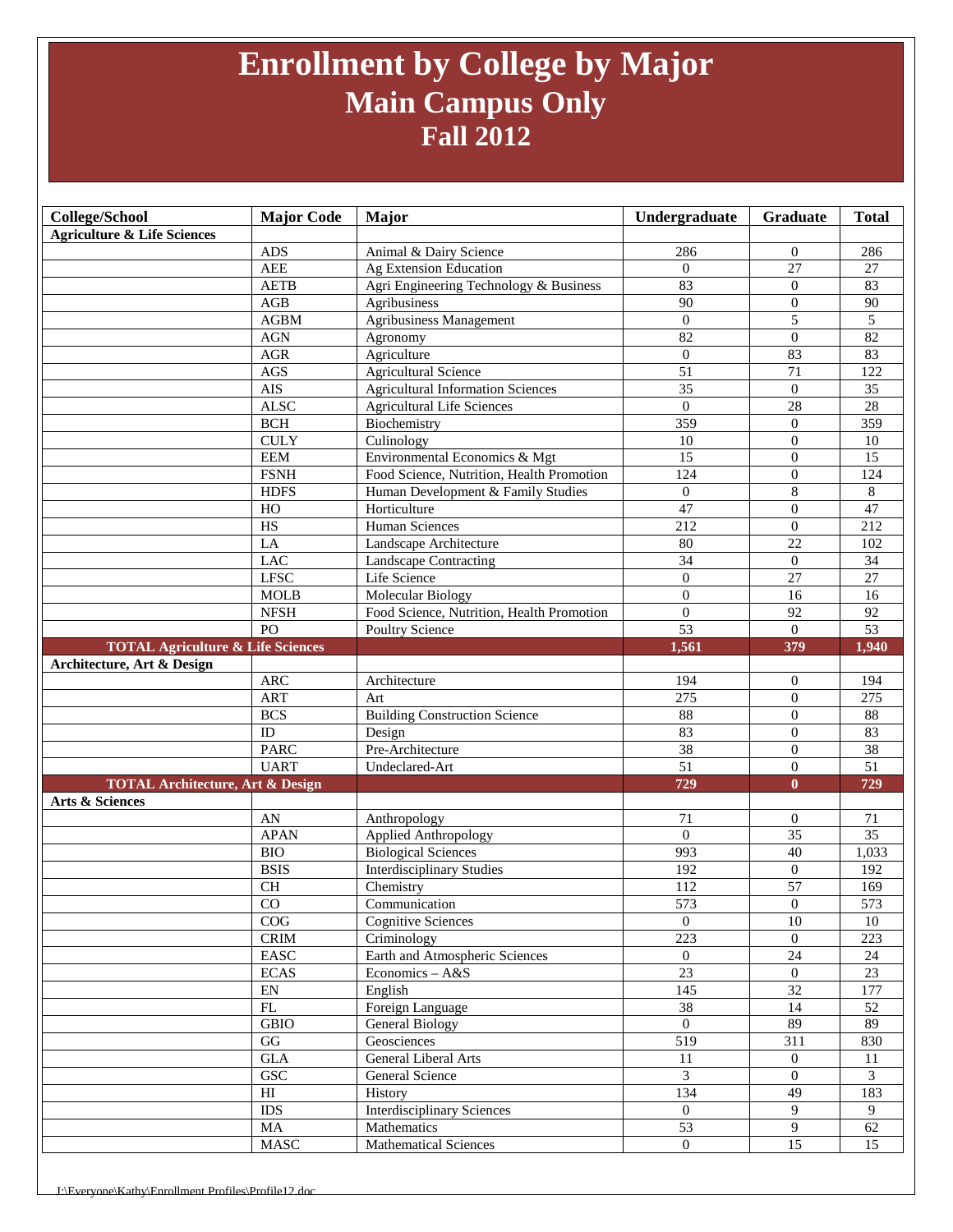## **Enrollment by College by Major Main Campus Only Fall 2012**

| College/School                   | <b>Major Code</b>            | <b>Major</b>                        | Undergraduate    | Graduate         | <b>Total</b>     |
|----------------------------------|------------------------------|-------------------------------------|------------------|------------------|------------------|
|                                  | <b>MEDT</b>                  | Medical Technology                  | 59               | $\Omega$         | 59               |
|                                  | <b>MIC</b>                   | Microbiology                        | 49               | $\mathbf{0}$     | 49               |
|                                  | MU                           | Music                               | $\overline{27}$  | $\theta$         | $\overline{27}$  |
|                                  | PH                           | Physics                             | 35               | 16               | 51               |
|                                  | PPA                          | Public Policy & Administration      | $\mathbf{0}$     | 83               | 83               |
|                                  | PR                           | Philosophy                          | 39               | $\boldsymbol{0}$ | $\overline{39}$  |
|                                  | <b>PRIS</b>                  | Pre-Interdisciplinary Studies       | $\overline{61}$  | $\mathbf{0}$     | $\overline{61}$  |
|                                  | <b>PS</b>                    | <b>Political Science</b>            | 244              | $\overline{4}$   | 248              |
|                                  | <b>PSY</b>                   | Psychology                          | 454              | 26               | 480              |
|                                  | SO <sub>1</sub>              | Sociology                           | $\overline{55}$  | 55               | 110              |
|                                  | ST                           | <b>Statistics</b>                   | $\boldsymbol{0}$ | $\overline{15}$  | 15               |
|                                  | SW                           | Social Work                         | $\overline{113}$ | $\mathbf{0}$     | $\overline{113}$ |
| <b>TOTAL Arts &amp; Sciences</b> |                              |                                     | 4,226            | 893              | 5,119            |
| <b>Business</b>                  |                              |                                     |                  |                  |                  |
|                                  | <b>ACC</b>                   | Accounting                          | 135              | 38               | 173              |
|                                  | <b>BA</b>                    | <b>Business Administration</b>      | $\overline{0}$   | 321              | 321              |
|                                  | <b>BIS</b>                   | <b>Business Information Systems</b> | 136              | $\mathbf{0}$     | 136              |
|                                  | <b>BUAD</b>                  | <b>Business Administration</b>      | 577              | $\mathbf{0}$     | 577              |
|                                  | <b>BUSI</b>                  | Business Administration - MR        | 14               | 11               | $\overline{25}$  |
|                                  | ECO                          | <b>Business Economics</b>           | $\overline{51}$  | $\boldsymbol{0}$ | $\overline{51}$  |
|                                  | <b>FINA</b>                  | Finance                             | 165              | $\theta$         | 165              |
|                                  | <b>GAEC</b>                  | <b>Applied Economics</b>            | $\overline{0}$   | 5                | 5                |
|                                  | <b>INFS</b>                  | <b>Information Systems</b>          | $\overline{0}$   | 21               | $\overline{21}$  |
|                                  | $\overline{\text{INS}}$      | Insurance                           | $\overline{60}$  | $\mathbf{0}$     | 60               |
|                                  | <b>MCL</b>                   | Mgmt of Construction & Land Dev     | $\overline{2}$   | $\boldsymbol{0}$ | $\overline{2}$   |
|                                  | <b>MGT</b>                   | Management                          | 156              | $\overline{0}$   | 156              |
|                                  | <b>MKT</b>                   | Marketing                           | 413              | $\mathbf{0}$     | 413              |
|                                  | <b>PACC</b>                  | Pre-Accounting                      | 288              | $\overline{0}$   | 288              |
|                                  | <b>PBUS</b>                  | Pre-Business                        | 11               | $\overline{0}$   | 11               |
|                                  | PM                           | Project Management                  | $\boldsymbol{0}$ | 58               | 58               |
|                                  | <b>REF</b>                   | Real Estate Finance                 | 32               | $\mathbf{0}$     | $\overline{32}$  |
|                                  | <b>TAX</b>                   | Taxation                            | $\overline{0}$   | 11               | $\overline{11}$  |
| <b>TOTAL Business</b>            |                              |                                     | 2,040            | 465              | 2,505            |
| <b>Education</b>                 |                              |                                     |                  |                  |                  |
|                                  | <b>CED</b>                   | <b>Community College Education</b>  | $\overline{0}$   | 20               | 20               |
|                                  | <b>CIED</b>                  | Curriculum & Instruction            | $\overline{0}$   | 40               | 40               |
|                                  | COE                          | <b>Counselor Education</b>          | $\overline{0}$   | 116              | 116              |
|                                  | <b>EDAD</b>                  | Elementary, Middle & Sec Educ Admin | $\boldsymbol{0}$ | 49               | 49               |
|                                  | <b>EDLS</b>                  | School Administration               | $\overline{0}$   | 19               | 19               |
|                                  | $\mathop{\rm EDUC}\nolimits$ | Education                           | $\boldsymbol{0}$ | 44               | 44               |
|                                  | <b>ELED</b>                  | <b>Elementary Education</b>         | 704              | 5                | 709              |
|                                  | <b>EPY</b>                   | Educational Psychology              | 150              | 46               | 196              |
|                                  | <b>EXED</b>                  | <b>Special Education</b>            | 83               | 13               | 96               |
|                                  | $\ensuremath{\mathsf{INDT}}$ | <b>Industrial Technology</b>        | 103              | $\overline{0}$   | 103              |
|                                  | <b>ISWD</b>                  | Instruct. Sys & Workforce Dev       | $\overline{0}$   | $\overline{70}$  | $70\,$           |
|                                  | IT                           | <b>Instructional Technology</b>     | $\overline{0}$   | $\overline{11}$  | 11               |
|                                  | <b>ITS</b>                   | <b>Information Tech Services</b>    | 87               | $\mathbf{0}$     | 87               |
|                                  | $\ensuremath{\text{KINE}}$   | Kinesiology                         | 1,350            | 55               | 1,405            |
|                                  | <b>MLAR</b>                  | Middle Level Alternate Route        | $\overline{0}$   | 5                | 5                |
|                                  | <b>MST</b>                   |                                     | $\overline{0}$   | $11\,$           | 11               |
|                                  | <b>MUED</b>                  | Technology<br>Music Education       | 92               | $\mathbf{0}$     | 92               |
|                                  | PE                           | Physical Education                  | $\mathbf{1}$     | $\boldsymbol{0}$ | 1                |
|                                  | $\ensuremath{\mathsf{PHCE}}$ | Student Counseling & Personnel Ser. | $\overline{0}$   | $\overline{17}$  | $17\,$           |
|                                  |                              |                                     |                  |                  |                  |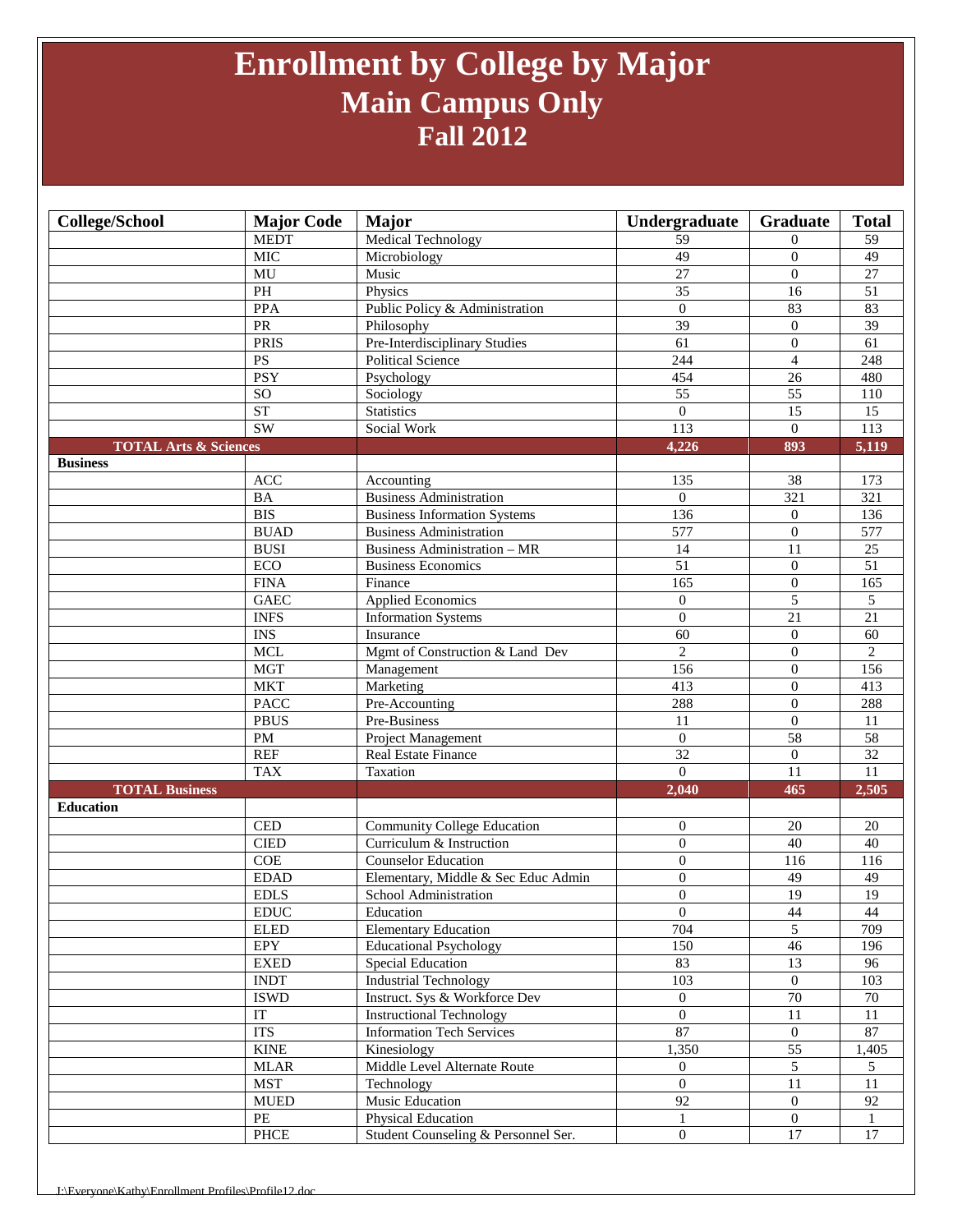## **Enrollment by College by Major Main Campus Only Fall 2012**

| <b>College/School</b>            | <b>Major Code</b>         | <b>Major</b>                       | Undergraduate    | Graduate         | <b>Total</b>     |
|----------------------------------|---------------------------|------------------------------------|------------------|------------------|------------------|
|                                  | <b>PHCL</b>               | Community College Leadership       | $\Omega$         | 87               | 87               |
|                                  | <b>PHSE</b>               | Counselor Ed/Student Counseling    | $\Omega$         | 16               | 16               |
|                                  | <b>SEED</b>               | Secondary Education                | 302              | 10               | $\overline{312}$ |
|                                  | <b>STAR</b>               | Secondary Teacher Alt Route        | $\overline{0}$   | 76               | 76               |
|                                  | <b>TTE</b>                | Technology Teacher Education       | 10               | $\overline{0}$   | 10               |
|                                  | <b>WEL</b>                | Workforce Education Leadership     | $\overline{0}$   | 13               | 13               |
| <b>TOTAL Education</b>           |                           |                                    | 2,882            | 723              | 3,605            |
| <b>Engineering</b>               |                           |                                    |                  |                  |                  |
|                                  | <b>ASE</b>                | Aerospace Engineering              | 209              | 20               | 229              |
|                                  | <b>BE</b>                 | <b>Biological Engineering</b>      | 323              | 3                | 326              |
|                                  | <b>BME</b>                | <b>Biomedical Engineering</b>      | $\overline{0}$   | 21               | 21               |
|                                  | CE                        | Civil Engineering                  | 363              | 65               | 428              |
|                                  | <b>CHE</b>                | Chemical Engineering               | 305              | $\,8\,$          | 313              |
|                                  | <b>CME</b>                | <b>Computational Engineering</b>   | $\overline{0}$   | $\overline{16}$  | 16               |
|                                  | <b>CPE</b>                | <b>Computer Engineering</b>        | 170              | 11               | 181              |
|                                  | CS                        | <b>Computer Science</b>            | 203              | 85               | 288              |
|                                  | <b>ECPE</b>               | Electrical & Computer Engineering  | $\mathbf{0}$     | 88               | $88\,$           |
|                                  | EE                        | <b>Electrical Engineering</b>      | 233              | $\overline{0}$   | 233              |
|                                  | <b>ENGR</b>               | Engineering                        | $\mathbf{0}$     | 192              | 192              |
|                                  | IE                        | <b>Industrial Engineering</b>      | 177              | 33               | 210              |
|                                  | <b>ISE</b>                | Industrial and Systems Engineering | $\overline{0}$   | $\overline{53}$  | $\overline{53}$  |
|                                  | <b>ME</b>                 | Mechanical Engineering             | 637              | $\overline{27}$  | 664              |
|                                  | <b>SE</b>                 | Software Engineering               | 70               | $\boldsymbol{0}$ | 70               |
|                                  | <b>UENG</b>               | <b>Engineering Undeclared</b>      | $\overline{25}$  | $\overline{0}$   | $\overline{25}$  |
| <b>TOTAL Engineering</b>         |                           |                                    | 2,715            | 622              | 3,337            |
| <b>Forest Resources</b>          |                           |                                    |                  |                  |                  |
|                                  | <b>FO</b>                 | Forestry                           | 148              | 50               | 198              |
|                                  | <b>FOR</b>                | <b>Forest Resources</b>            | $\overline{0}$   | $\overline{58}$  | 58               |
|                                  | FP                        | <b>Forest Products</b>             | $\boldsymbol{0}$ | 9                | 9                |
|                                  | WF                        | Wildlife & Fisheries               | 3                | $\mathbf{0}$     | 3                |
|                                  | <b>WFA</b>                | Wildlife, Fisheries and Aqua       | 213              | $\boldsymbol{0}$ | 213              |
|                                  | <b>WLE</b>                | Wildlife Fisheries Science         | $\mathbf{0}$     | 44               | 44               |
| <b>TOTAL Forest Resources</b>    |                           |                                    | 364              | 161              | 525              |
| <b>Veterinary Medicine</b>       |                           |                                    |                  |                  |                  |
|                                  | *CVM                      | Veterinary Medicine                | $\mathbf{0}$     | 327              | 327              |
|                                  | <b>ENVT</b>               | <b>Environmental Toxicology</b>    | $\boldsymbol{0}$ | 8                | 8                |
|                                  | <b>VMS</b>                | Veterinary Medical Science         | $\boldsymbol{0}$ | 70               | 70               |
|                                  | <b>VMT</b>                | Veterinary Medical Technology      | $\overline{52}$  | $\overline{0}$   | 52               |
| <b>TOTAL Veterinary Medicine</b> |                           |                                    | 52               | 405              | 457              |
| Other                            |                           |                                    |                  |                  |                  |
|                                  | <b>ATS</b>                | <b>Academically Talented</b>       | 6                | $\boldsymbol{0}$ | 6                |
|                                  | ${\rm SND}$               | Special Non-Degree                 | 52               | $\overline{0}$   | 52               |
|                                  | $\ensuremath{\text{UNC}}$ | Undeclared - Graduate              | $\overline{0}$   | 218              | 218              |
|                                  | <b>UND</b>                | Undeclared - Undergraduates        | 1,317            | $\overline{0}$   | 1,317            |
| <b>TOTAL Other</b>               |                           |                                    | 1,375            | 218              | 1,593            |
| <b>TOTAL Main Campus</b>         |                           |                                    | 15,944           | 3,866            | 19,810           |

\*Professional students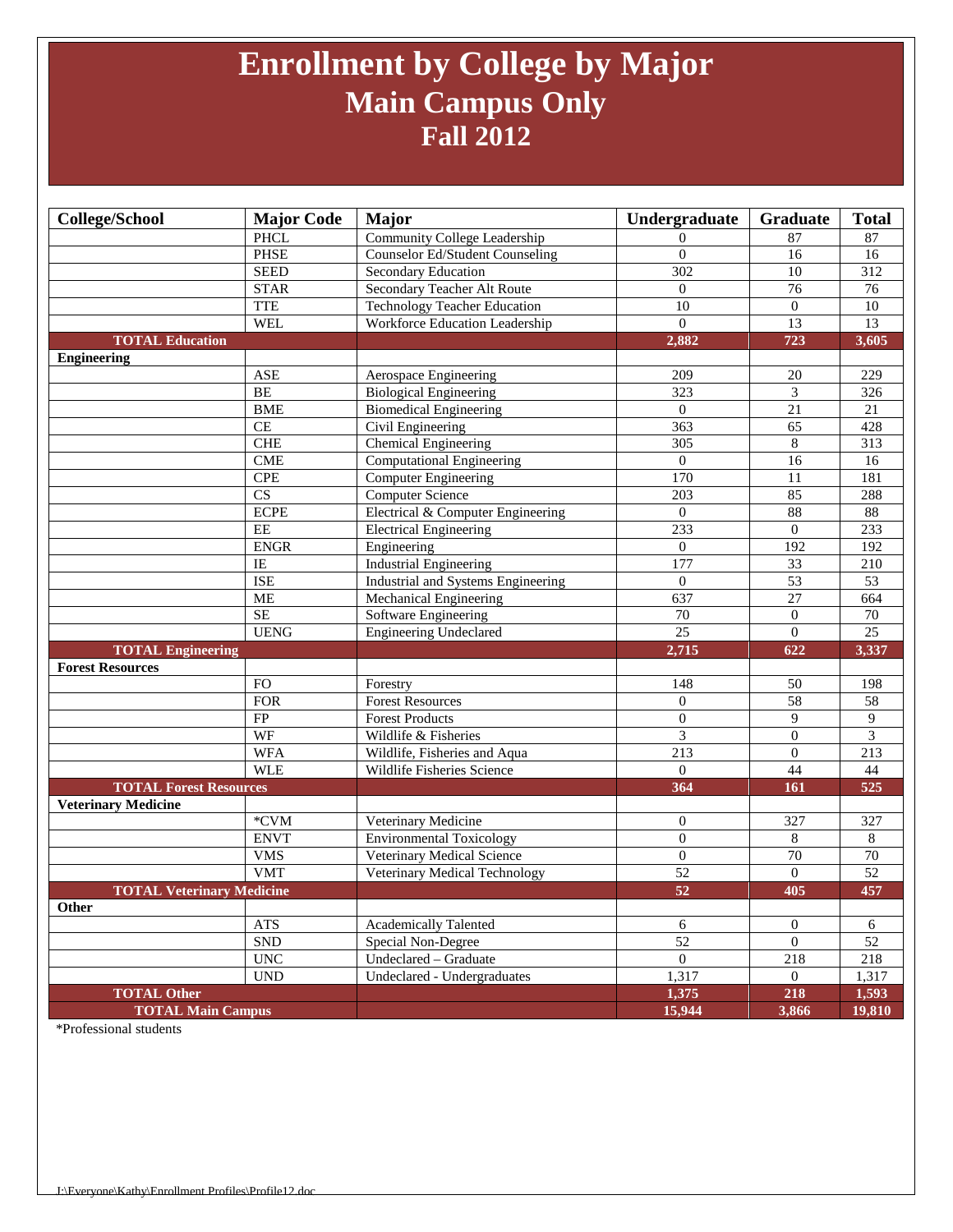### **Composite ACT Score First-Time Freshmen Fall 2012**

| <b>Test</b>        |               |                |                  |                  |                  |                 | Out-           | <b>Outside</b>   |
|--------------------|---------------|----------------|------------------|------------------|------------------|-----------------|----------------|------------------|
| <b>Score</b>       | <b>Female</b> | <b>Male</b>    | <b>Black</b>     | <b>Other</b>     | <b>White</b>     | <b>In-State</b> | of-State       | the US           |
| 13                 | 2             |                |                  | 1                |                  |                 | $\overline{c}$ | $\mathbf{0}$     |
| 14                 | 5             | $\overline{2}$ | $\overline{7}$   | $\mathbf{0}$     | $\boldsymbol{0}$ | 6               | $\mathbf{1}$   | $\mathbf{0}$     |
| 15                 | 20            | 18             | 35               | $\mathbf{1}$     | $\overline{2}$   | 34              | $\overline{4}$ | $\boldsymbol{0}$ |
| 16                 | 57            | 45             | 76               | 8                | 18               | 73              | 27             | $\overline{2}$   |
| 17                 | 75            | 48             | 82               | 11               | 30               | 89              | 33             | $\mathbf{1}$     |
| 18                 | 105           | 106            | 119              | 15               | 77               | 152             | 59             | $\boldsymbol{0}$ |
| 19                 | 126           | 72             | 105              | 15               | 78               | 162             | 34             | $\overline{2}$   |
| 20                 | 107           | 93             | 81               | 13               | 106              | 150             | 46             | $\overline{4}$   |
| 21                 | 111           | 94             | 56               | 15               | 134              | 127             | 74             | $\overline{4}$   |
| 22                 | 99            | 93             | 44               | 12               | 136              | 140             | 49             | $\mathfrak{Z}$   |
| $\overline{23}$    | 86            | 90             | 29               | 16               | 131              | 122             | 53             | $\mathbf{1}$     |
| 24                 | 111           | 75             | 24               | 11               | 151              | 138             | 47             | $\mathbf{1}$     |
| 25                 | 94            | 101            | 22               | 11               | 162              | 123             | 71             | $\mathbf{1}$     |
| 26                 | 112           | 104            | 17               | 16               | 183              | 113             | 98             | 5                |
| 27                 | 93            | 86             | 9                | 10               | 160              | 88              | 90             | $\mathbf{1}$     |
| 28                 | 89            | 71             | 10               | 9                | 141              | 76              | 84             | $\boldsymbol{0}$ |
| 29                 | 77            | 87             | 3                | 9                | 152              | 95              | 68             | $\mathbf{1}$     |
| 30                 | 65            | 51             | $\boldsymbol{0}$ | 10               | 106              | 63              | 52             | $\mathbf{1}$     |
| 31                 | 33            | 50             | 1                | $\overline{4}$   | 78               | 44              | 39             | $\boldsymbol{0}$ |
| 32                 | 29            | 43             | $\overline{c}$   | $\overline{5}$   | 65               | 44              | 27             | $\mathbf{1}$     |
| 33                 | 6             | 29             | $\mathbf{0}$     | $\mathbf{1}$     | 34               | 20              | 15             | $\boldsymbol{0}$ |
| 34                 | 9             | 14             | $\boldsymbol{0}$ | $\overline{4}$   | 19               | 10              | 13             | $\boldsymbol{0}$ |
| 35                 | 3             | $\overline{4}$ | $\mathbf{0}$     | $\mathbf{1}$     | 6                | $\overline{4}$  | 3              | $\boldsymbol{0}$ |
| 36                 | $\mathbf{0}$  | $\overline{2}$ | $\mathbf{0}$     | $\boldsymbol{0}$ | $\overline{2}$   | $\overline{0}$  | $\overline{2}$ | $\boldsymbol{0}$ |
| Total #            | 1,514         | 1,379          | 723              | 198              | 1,972            | 1,874           | 991            | 28               |
| <b>Average ACT</b> | 23.2          | 24.0           | 19.5             | 23.4             | 25.1             | 23.0            | 24.8           | 22.8             |
| <b>Score</b>       |               |                |                  |                  |                  |                 |                |                  |

Note: 1 first-time freshmen student has no ACT score

Total Number of First-Time Entering Freshmen – Fall 2012= 2,894 Overall ACT Composite Score for First-Time Entering Freshmen = 23.6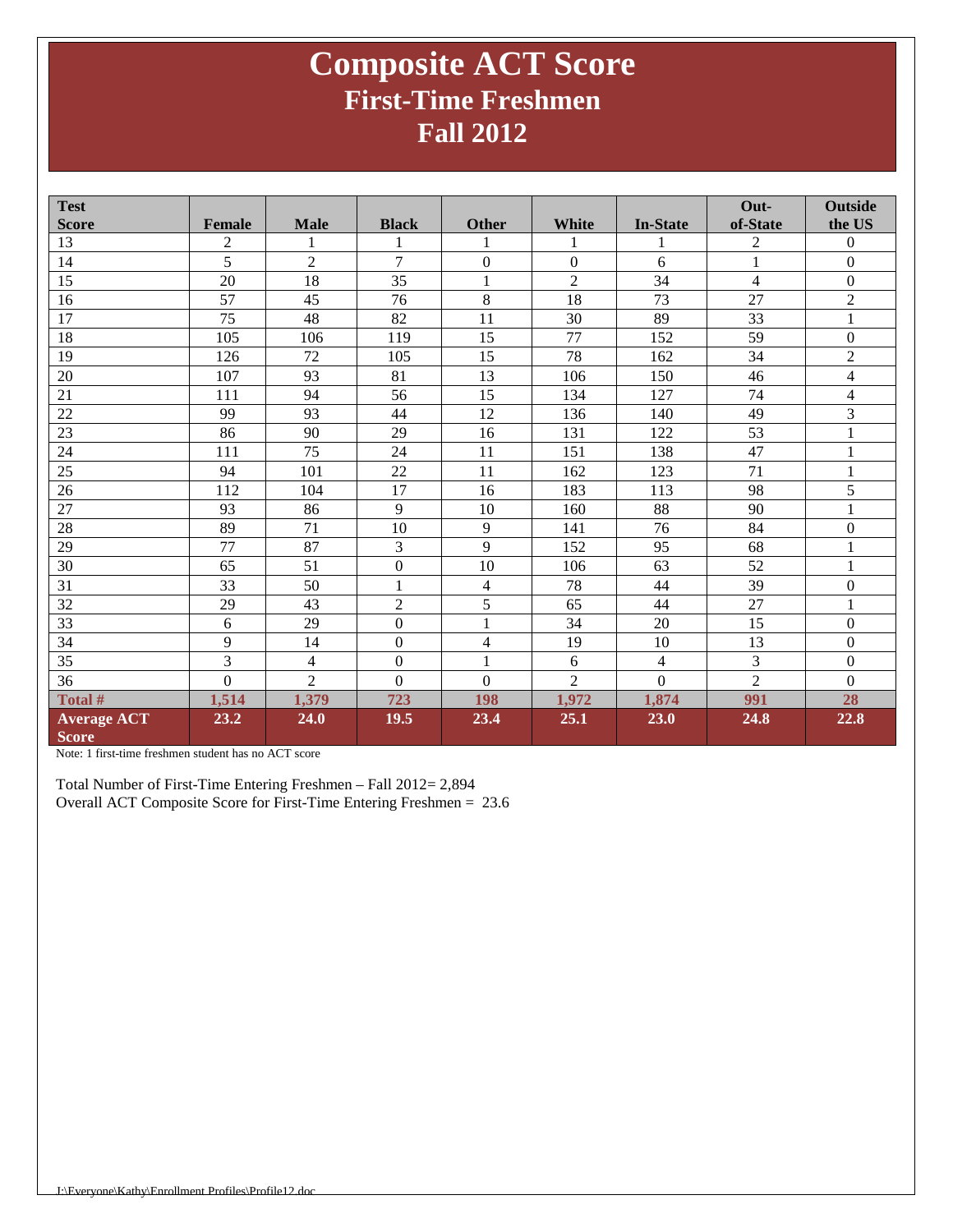### **Composite ACT Score First-Time Freshmen Fall 2012**

| <b>Test</b>                        | <b>Agriculture &amp;</b> | Architecture,    | Arts &           |                  |                  |                    |                          |                  |
|------------------------------------|--------------------------|------------------|------------------|------------------|------------------|--------------------|--------------------------|------------------|
| <b>Score</b>                       | <b>Life Sciences</b>     | Art & Design     | <b>Sciences</b>  | <b>Business</b>  | <b>Education</b> | <b>Engineering</b> | Forestry                 | <b>Other</b>     |
| 13                                 | $\mathbf{0}$             | $\mathbf{0}$     | 1                | $\mathbf{0}$     | $\Omega$         | $\mathbf{0}$       | $\boldsymbol{0}$         | $\overline{2}$   |
| 14                                 | $\theta$                 | $\Omega$         | $\overline{2}$   |                  | $\Omega$         | $\boldsymbol{0}$   | $\theta$                 | $\overline{4}$   |
| 15                                 | 7                        | $\overline{2}$   | 6                | $\overline{2}$   | $\overline{4}$   | $\mathbf{1}$       | $\Omega$                 | 16               |
| 16                                 | 9                        | $\mathbf{1}$     | 39               | 15               | 17               | $\mathbf{1}$       | 3                        | 17               |
| 17                                 | 13                       | $\overline{2}$   | 41               | 14               | 19               | 3                  | $\overline{\mathcal{L}}$ | 27               |
| 18                                 | 18                       | 8                | 46               | 14               | 26               | 5                  | 3                        | 91               |
| 19                                 | 19                       | 8                | 61               | 13               | 23               | 6                  | $\overline{2}$           | 66               |
| 20                                 | 21                       | 7                | 45               | 20               | 26               | 14                 | 3                        | 64               |
| 21                                 | 25                       | $\overline{7}$   | 55               | 31               | 35               | 14                 | 4                        | 34               |
| 22                                 | 23                       | 6                | 53               | 23               | 24               | 28                 | 7                        | 28               |
| 23                                 | 24                       | 5                | 45               | 16               | 17               | 42                 | 6                        | 21               |
| 24                                 | 18                       | 9                | 41               | 17               | 36               | 36                 | 6                        | 23               |
| 25                                 | 26                       | 10               | 52               | 24               | 23               | 41                 | 1                        | 18               |
| 26                                 | 20                       | 18               | 61               | 20               | 23               | 45                 | $\overline{7}$           | 22               |
| 27                                 | 23                       | 8                | 41               | 22               | 13               | 49                 | 6                        | 17               |
| 28                                 | 21                       | $\overline{7}$   | 41               | 9                | 19               | 50                 | $\overline{c}$           | 11               |
| 29                                 | 15                       | 4                | 35               | 10               | 11               | 72                 | 6                        | 11               |
| 30                                 | 14                       | $\overline{2}$   | 18               | 14               | 9                | 41                 | 5                        | 13               |
| 31                                 | 9                        | 6                | 13               | $\overline{2}$   | $\mathbf{1}$     | 47                 | $\boldsymbol{0}$         | 5                |
| 32                                 | 7                        | $\mathbf{1}$     | 11               | $\sqrt{2}$       | 3                | 47                 | $\,1$                    | $\boldsymbol{0}$ |
| 33                                 | $\mathbf{1}$             | $\boldsymbol{0}$ | 3                | $\mathbf{1}$     | $\mathbf{1}$     | 27                 | $\mathbf{1}$             | 1                |
| 34                                 | 1                        | $\boldsymbol{0}$ | 5                | 1                | $\boldsymbol{0}$ | 16                 | $\boldsymbol{0}$         | $\boldsymbol{0}$ |
| 35                                 | $\boldsymbol{0}$         | $\boldsymbol{0}$ | 1                | $\mathbf{0}$     | 1                | $\overline{4}$     | $\mathbf{0}$             |                  |
| 36                                 | $\overline{0}$           | $\boldsymbol{0}$ | $\boldsymbol{0}$ | $\boldsymbol{0}$ | $\Omega$         | $\overline{2}$     | $\boldsymbol{0}$         | $\Omega$         |
| Total #                            | 314                      | 111              | 716              | 271              | 331              | 591                | 67                       | 492              |
| Avg.<br><b>ACT</b><br><b>Score</b> | 23.6                     | 23.9             | 23.0             | 23.0             | 22.5             | 27.3               | 23.9                     | 21.0             |

Note: 1 first-time freshmen student has no ACT score

Total Number of First-Time Entering Freshmen – Fall 2012 = 2,894 Overall ACT Composite Score for First-Time Entering Freshmen = 23.6